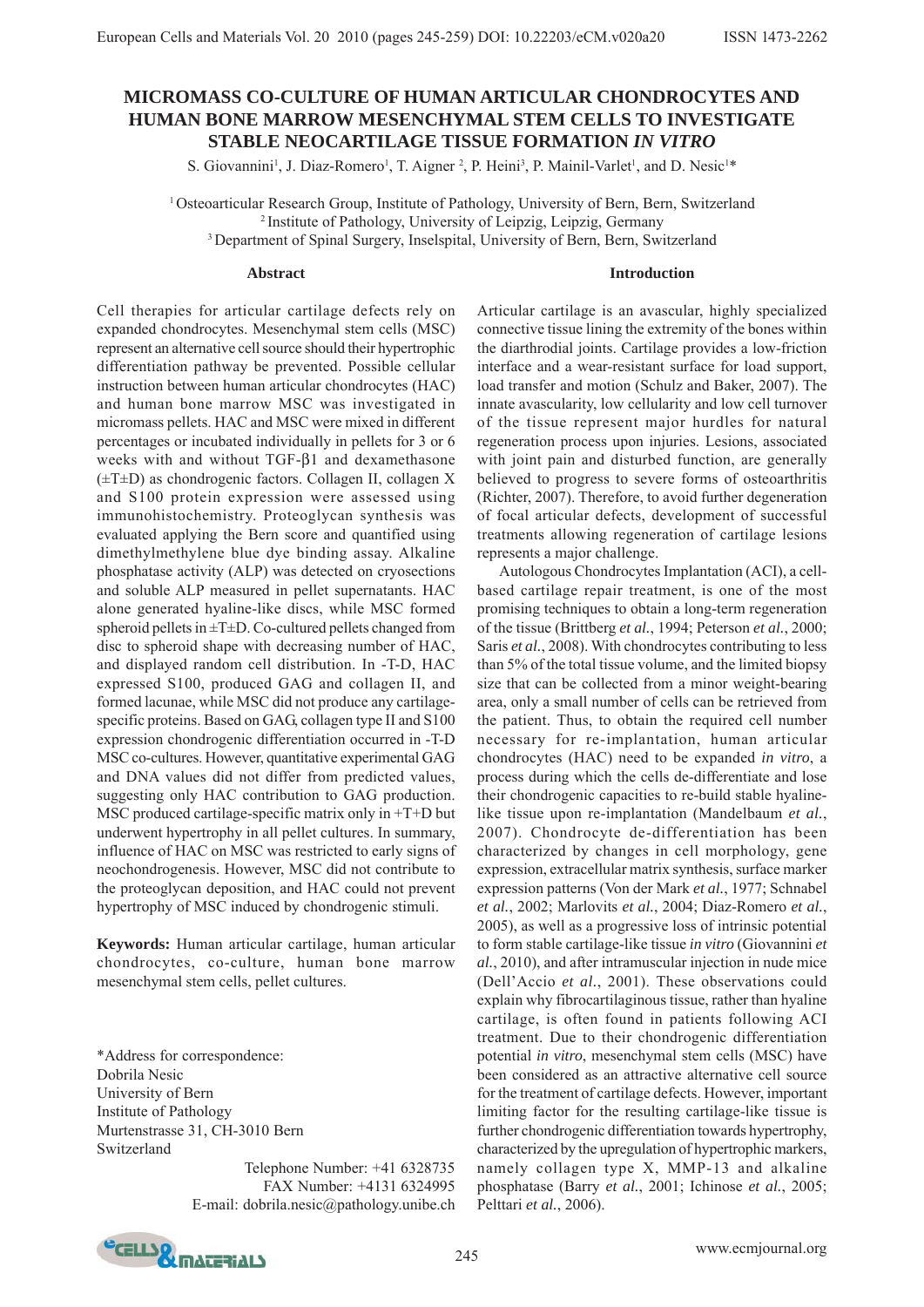To overcome these problems, a possible approach would be mixing the cells with chondrogenic potential (HAC) with other cells with multilineage potential (MSC) in a co-culture system. Such system could allow for cellular crosstalk, instruction and stabilisation of the chondrogenic phenotype. Several *in vitro* cell culture models have shown that cells can be influenced by other cells and the surrounding environment. In a transwell system, co-culture of human immortalized chondrocytic line with immortalized MSC line on each side of the insert lead to an upregulation of chondrogenic genes but not of osteogenic markers in the early committed MSC (Chen *et al.*, 2009). Soluble factors released by rabbit articular chondrocytes were shown to inhibit terminal differentiation of growth plate chondrocytes with a suppression of alkaline phosphatase activity and calcification (Jikko *et al.*, 1999). Human embryonic stem cells (hES) were able to produce more glycosaminoglycans in the presence of primary chondrocytes in a transwell system (Vats *et al.*, 2006). The chondrogenic potential of hES could also be enhanced in high density micromass pellet co-culture with irradiated human chondrocytes (Bigdeli *et al.*, 2009). Furthermore, rat MSC cultured in alginate expressed SOX9, a marker of chondroprogenitor cells, and repressed collagen type X, a marker of hypertrophic cells, in the presence of rat hip cartilage tissue (Ahmed *et al.*, 2007). Finally, passaged bovine chondrocytes co-cultured with primary bovine chondrocytes were induced to re-differentiate and form cartilage like-tissue *in vitro* (Gan and Kendall, 2007).

To date, no studies have investigated the outcome of human chondrocytes co-culture with human adult bonemarrow derived MSC in a micromass pellet *in vitro* model. In our previous study, we have established a threshold of HAC cumulative population doublings identifying cells with retained intrinsic chondrogenic potential i.e. the ability to re-differentiate into cartilage-like tissue in a defined serum-free 3D system devoid of chondrogenic factors, and possibly instruct other cells (Giovannini *et al.*, 2010). In this study we investigated whether HAC with retained intrinsic chondrogenic potential could instruct human MSC towards chondrogenesis and could stabilize MSC phenotype by preventing hypertrophic differentiation.

#### **Materials and Methods**

## **Isolation and expansion of human articular chondrocytes and human mesenchymal stem cells**

Hyaline articular cartilage was obtained at autopsy from femoral condyles of knee joints from 11 human donors (age range 45-64 years, mean =  $66.3 \pm 5.2$ ) without history of joint disease, according to local ethical committee guidelines (Bernische Ethik-Kommission). Isolation and culture of HAC was carried out as previously described (Diaz-Romero *et al.*, 2005; Giovannini *et al.*, 2010). Briefly, cells were released from the extracellular matrix by sequential enzymatic digestion using 2.5mg/ml pronase (Roche, Rotkreuz, Switzerland) for 1h followed by 250μg/ ml collagenase-P (Roche) overnight. HAC were expanded for 8 days in DMEM-F12 (Life Technologies, Basel, Switzerland) containing 10% foetal bovine serum (FBS)

(Biosera, Sissach, Switzerland), 100U/ml penicillin and 100μg/ml streptomycin (Life Technologies), and 10μg/ml L-ascorbate-2-phosphate (Sigma, Buchs, Switzerland).

Bone marrow was collected from 11 human donors (age range 34-75 years, mean =  $59.2\pm4.7$ ) undergoing a spine fusion surgical procedure, according to the local ethical committee permission (Bernische Ethik-Kommission). Bone marrow was aspirated from the iliac crest and processed as previously described (Diaz-Romero *et al.*, 2008). Mononuclear cells were obtained by Ficoll gradient centrifugation (GE Health Care, Otelfingen, Switzerland). Cells were seeded at  $1.4 \times 10^5$  cells per cm<sup>2</sup> in Cambrex culture medium (Lonza, Basel, Switzerland). At subconfluence, MSC were trypsinised and further expanded for 3 passages.

## **3D pellet culture**

Chondrogenesis was performed in micromass pellet cultures as previously described (Giovannini *et al.*, 2008). Briefly, HAC and MSC were harvested, washed once with phosphate buffered saline (PBS) and resuspended in serum free medium consisting of Dulbecco's Minimal Essential Medium (DMEM) high glucose (4.5g/l) supplemented with 1% ITS+ (1mg/ml insulin from bovine pancreas, 0.55mg/ml human transferrin, 0.5μg/ml sodium selenite, 50mg/ml bovine serum albumin, 470 μg/ml linoleic acid (Sigma)), 0.1mM L-ascorbate-2-phosphate, 0.4mM proline (Sigma) in the absence (-T-D) or presence (+T+D) of chondrogenic factors: 10-7M dexamethasone (Sigma) and 10ng/ml human recombinant TFG-β1 (Acris GmbH, Herford, Germany). HAC and MSC were mixed at different percentages: 50-50, 25-75 and 10-90. HAC alone (100) and MSC alone (100) were used as references. Cell viability for both cell types exceeded 90%. Upon mixing, a total of 5 x 10<sup>5</sup> cells per pellet was centrifuged in 15ml polypropylene tubes at 170g and maintained at 37°C in  $5\%$  CO<sub>2</sub>. The medium was replaced every 3 days. After 3 or 6 weeks of culture, pellets were collected and processed for histology and immunohistochemistry or analyzed for glycosaminoglycan (GAG) and DNA content. Supernatants were collected after 6 weeks to determine alkaline phosphatase (ALP) activity.

## **Cell labelling**

To examine the cell distribution in pellets, HAC were labeled with the green fluorescent dye PKH67, and MSC with the red fluorescent dye PKH26 (both from Sigma) prior to pellet co-culture. The labelling procedure was performed according to the manufacture's protocol using a final concentration of  $2x10^6$ M of dye per 10<sup>6</sup> cells. Labelled cells were co-cultured for up to 3 weeks as described above. For cryopreservation, pellets were embedded in Tissue-Tek (Sakura Finetek Europe, Zoeterwoude, The Netherlands) and frozen at -80°C. Fluorescence was observed on 5-7μm sections with an Axioplan 2 microscope (Zeiss, Feldbach, Switzerland), using fluorescein isothiocyanate (FITC) (green) and rhodamine (red) filters. The threshold for PKH67 and PKH26 was set by evaluating the highest exposure where unlabeled HAC or MSC pellets showed no autofluorescence.

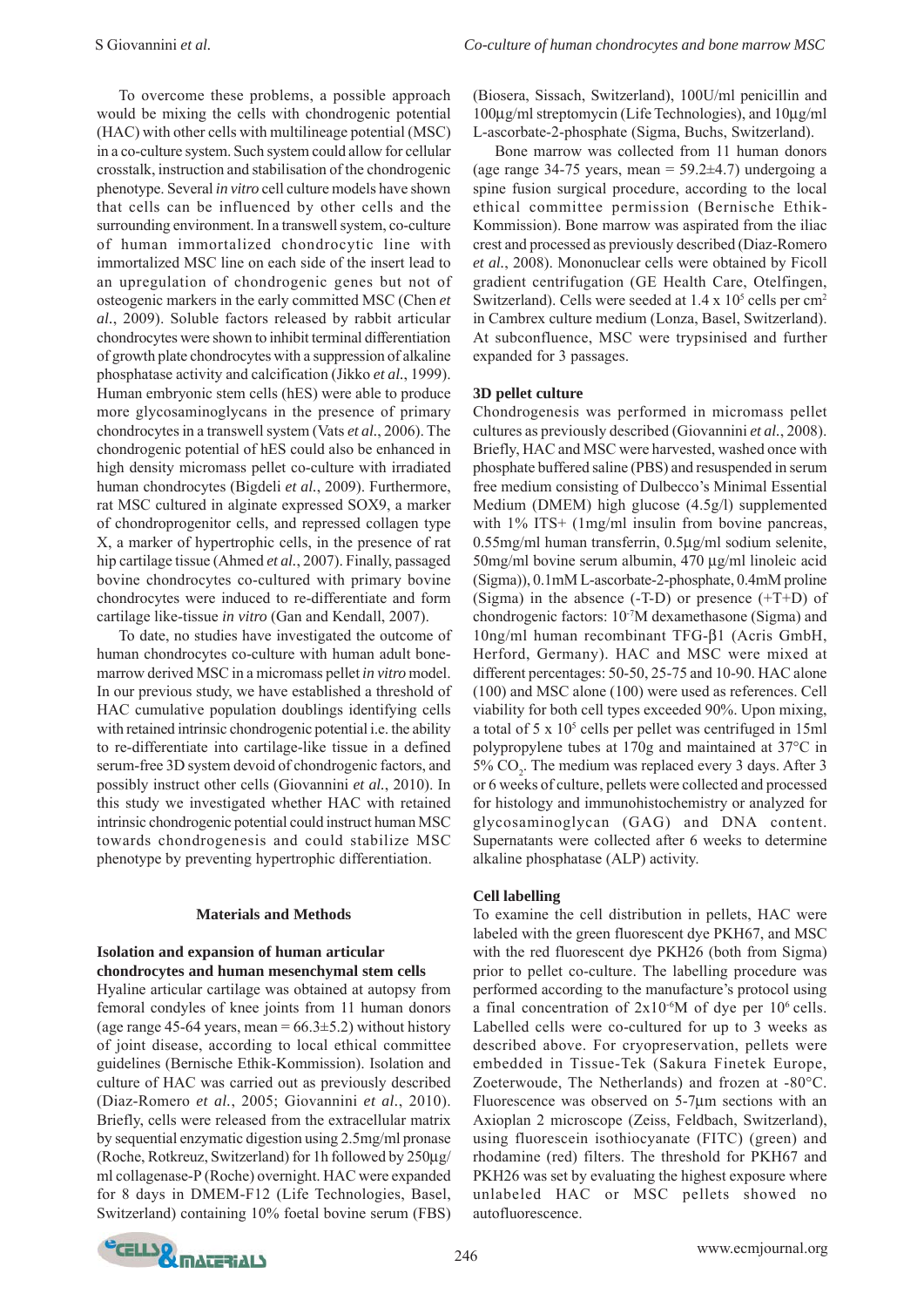#### **Histology and immunohistochemistry**

Pellets were fixed for 4 hours in 4% paraformaldehyde, embedded in paraffin and cut into 4μm thick sections. Alcian blue and Safranin-O staining was performed for detection of GAG deposition. The Bern Score visual grading system was used for the assessment of pellets (Grogan *et al.*, 2006). Three characteristics were considered for the evaluation: (1) the uniformity and intensity of Safranin-O staining; (2) the distance between cells and the amount of matrix produced; (3) the cell morphology (condensed/necrotic/pycnotic bodies, spindle/fibrous, rounded chondrogenic morphology).

Immunohistochemistry (IHC) for collagen type II, collagen type X and S100 was performed as previously described (Giovannini *et al.*, 2010). After pretreatment with 0.1% trypsin for 20min at 37°C for collagen type II and S100, or 2mg/ml hyaluronidase for 60min followed by 0.02mg/ml Protease XXIV for 60min for collagen type X, the sections were incubated overnight with a monoclonal primary antibody against collagen type II (II-II6B3, Hybridoma Bank, University of Iowa) at a dilution of 1:500 or with a monoclonal antibody against collagen type X (clones X-34 and X-53, a kind gift from Dr. K. von der Mark) at a dilution of 1:100, in a humid chamber at  $4^{\circ}$ C. Bound antibodies were detected using Dako REALTM Detection System K5005 (Dako, Baar, Switzerland) according to the manufacturer's protocol. For detection of S100, sections were incubated with a polyclonal rabbit primary antibody against S100 at a dilution of 1:1000 (Dako Z0311) at room temperature for 2 hours. Staining was revealed with Polymer-HRP (Dako EnVision®+Dual Link System-HRP (DAB<sup>+</sup>) K4065) for 30 min. Incubation without the primary antibody was used as a negative control.

## **Alkaline phosphatase enzyme activity**

Detection of ALP enzyme activity on 3 weeks pellet cryosections was performed with an alkaline phosphatase staining kit (Sigma). Sections were fixed with acetonecitrate-formaldehyde for 30 seconds, rinsed with distilled water and incubated with alkaline-dye for 15min.

ALP activity was measured in pellet supernatants according to previously established protocol (Dickhut *et al.*, 2009). In brief, after the last media change, replacing regular medium with the phenol red free equivalent, three days old culture supernatants were collected at the end of the pellet culture (6 weeks). Specific ALP activity was assayed as the release of *p*-nitrophenol from *p*nitrophenolphosphate and measured spectrophotometrically at 405nm. Standard curves were established using bovine intestinal mucosal alkaline phosphatase (Sigma).

## **Biochemical analysis**

Biochemical analysis of pellets was performed as previously described (Giovannini *et al.*, 2010). Pellets were digested with proteinase K (0.25ml of 1mg/ml proteinase K in 50mM Tris) (Sigma) overnight at 56°C. The sulphated GAG content was measured using dimethylmethylene blue dye binding assay with chondroitin sulphate (Sigma) as a standard. The cellularity was measured based on the DNA content using CyQuant® kit (Molecular Probes, Invitrogen, Carlsbad, CA, USA) with lambda DNA as a standard. Cellularity (DNA) and glycosaminoglycan (GAG) contents of pellets were quantified and expressed as the GAG/DNA ratio.

## **Statistical analysis**

Values of GAG, DNA, GAG/DNA and ALP are reported as the mean  $\pm$  standard error of the mean (SEM). A twotailed, unpaired Student's *t*-test was used to determine the significance of changes between predicted and experimental values under -T-D and +T+D conditions. *P*values < 0.05 were considered statistically significant.

## **Results**

## **HAC and MSC produce pellets of different shape**

HAC and MSC expanded in monolayer culture were mixed and incubated in pellets for 3 weeks at two different percentages (50-50, 25-75) and for 6 weeks at three different percentages (50-50, 25-75, 10-90). 10-90 HAC-MSC percentage was included to investigate whether a lower number of HAC during longer incubation time would suffice to induce chondrogenesis in MSC. Regardless of the presence or absence of TGF-β1 and dexamethasone (±T±D), HAC and co-cultured cells formed pellets within 24 hours, with their size continuously increasing during the incubation. Pellets formed from MSC alone (100) in -T-D condition remained small. Independently of the condition tested  $(\pm T \pm D)$ , HAC alone (100) generated hyaline-like disc-shaped translucent pellets that resembled the thin cartilage surface lining the bone extremities (Fig. 1). In contrast, pellets formed from MSC alone (100) produced spheroid pellets of softer consistency. By decreasing the number of HAC relative to MSC, co-cultured pellets acquired more spheroid shape yet were larger compared to MSC alone. The sizes of cocultured 50-50 and 25-75 pellets were similar in -T-D compared to +T+D condition. In contrast, 100 MSC pellets and co-cultured 10-90 pellets incubated in +T+D condition were larger compared to pellets made in -T-D condition. 100 HAC pellets had a slightly larger diameter in -T-D compared to +T+D condition.

To investigate cell distribution within co-cultured pellets, pellets formed by individual cell types alone (HAC labelled green, MSC labelled red), or in different percentages were examined after 3 weeks of incubation. In all co-cultured pellets, HAC and MSC were randomly distributed without any particular pattern, independently of the condition tested (Fig. 1B).

## **Chondrogenic differentiation occurs in co-cultured pellets**

The extracellular matrix produced in pellet cultures was evaluated for the presence of sulphated proteoglycans and collagen type II. Moreover, to identify cells undergoing chondrogenesis, cells were stained for S100 protein, an intracellular calcium binding protein found in all chondroid

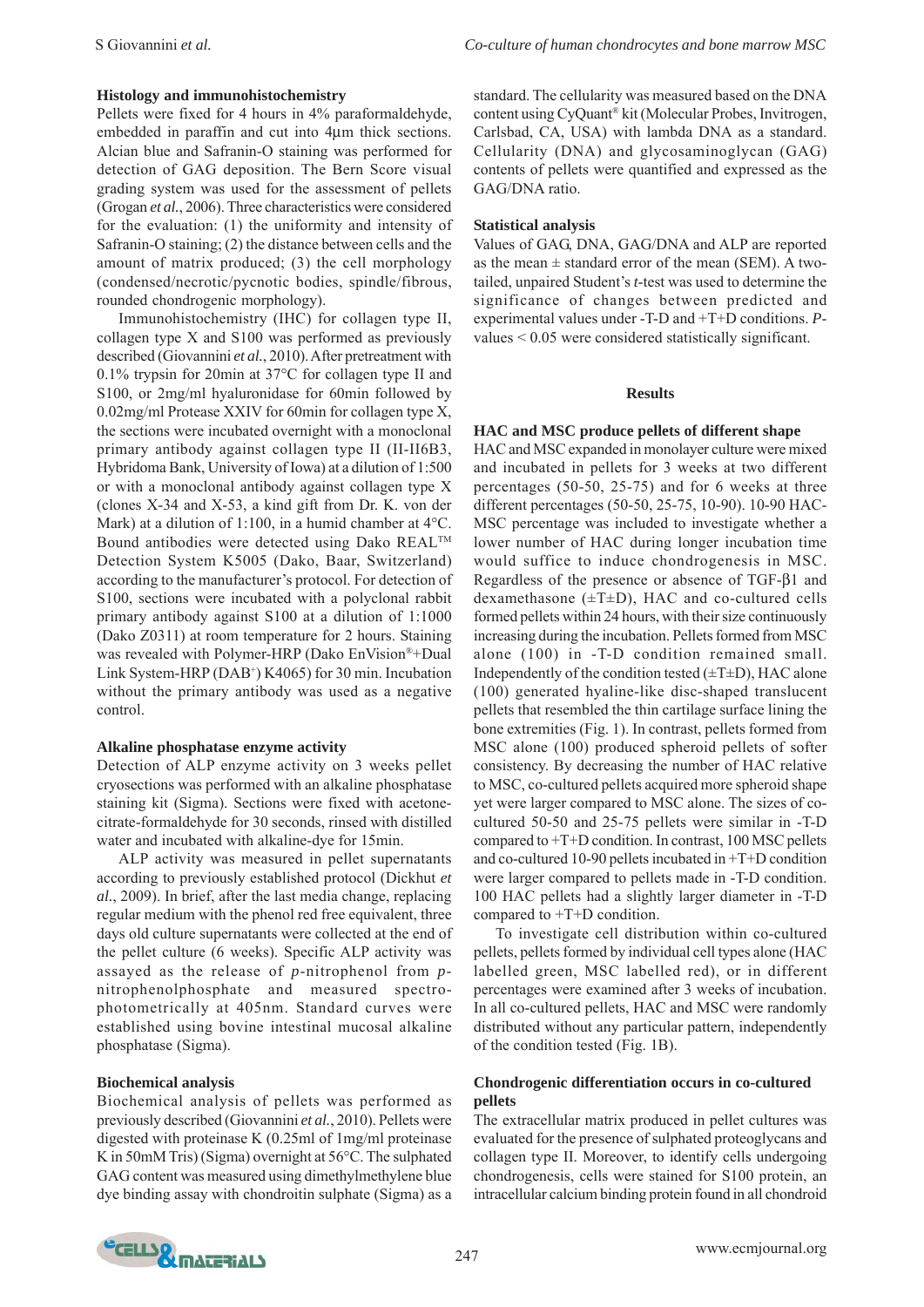

**Fig. 1. HAC and MSC produce pellets of different shape and distribute randomly within the co-cultured pellets. (A)** Macroscopic morphology of pellets cultured for 3 or 6 weeks in a serum free media in the absence (-T-D) or presence (+T+D) of TGF-β1 and dexamethasone. Pellets were prepared with HAC or MSC alone or mixed at 50- 50, 25-75 and 10-90 HAC-MSC percentages. Bar=0.5cm. **(B)** HAC and MSC distribution in pellets using fluorescent microscopy. HAC were labelled with the green fluorescent dye PKH67 and MSC with the red fluorescent dye PKH26 prior to pellet preparation. Pellets were prepared with HAC or MSC alone or mixed at 50-50 and 25-75 HAC-MSC percentages and incubated in -T-D and +T+D for 3 weeks. Magnification 5x, bar=500μm.

tissues studied and expressed early during chondrogenic differentiation process (Mohr *et al.*, 1985; Wolff *et al.*, 1992).

After 3 weeks of culture, independently of the condition tested  $(\pm T \pm D)$ , 100 HAC pellets expressed S100 and produced extracellular matrix rich in sulphated proteoglycans and collagen type II (Fig. 2). In agreement with our previous findings (Giovannini *et al.*, 2010), higher amount of matrix with more lacunae formation was observed in -T-D pellets, resulting in higher Bern score value (8.8) compared to  $+T+D$  100 HAC pellets (7.2). In contrast, 100 MSC pellets underwent partial chondrogenesis only in +T+D, with S100 expression, production of proteoglycans (Bern score of 2.2) and collagen type II only in some areas of the pellets. While in 100 MSC pellets -T-D condition did not result in production of cartilage specific extracellular matrix (only fibrous tissue, Bern score of 0), the presence of 25 or 50 HAC lead to deposition of sulphated proteoglycans and the production of collagen type II within entire co-cultured

pellets, resulting in high Bern score values (6.2 and 6.7, respectively). Furthermore, almost all cells within the cocultured -T-D pellets expressed S100, suggesting chondrogenic differentiation of both cell types. Presence of 25 and 50 HAC within the co-cultured pellets in +T+D condition also resulted in prominent sulphated proteoglycan and collagen type II deposition, as well as S100 protein expression. In +T+D condition, 100 MSC and co-cultured pellets contained a layer of flattened cells at the periphery that did not undergo chondrogenic differentiation (no matrix deposition or detection of S100) but formed a perichondrium-like structure. This cellular organisation was not observed in -T-D pellets. In contrast, more matrix synthesis accompanied with more lacunae formation was seen in co-cultured pellets in -T-D condition, resulting in higher Bern score values compared to +T+D pellets.

Similar data were obtained after 6 weeks of culture, with proteoglycans and collagen type II deposition and S100 protein expression in 100 HAC and co-cultured

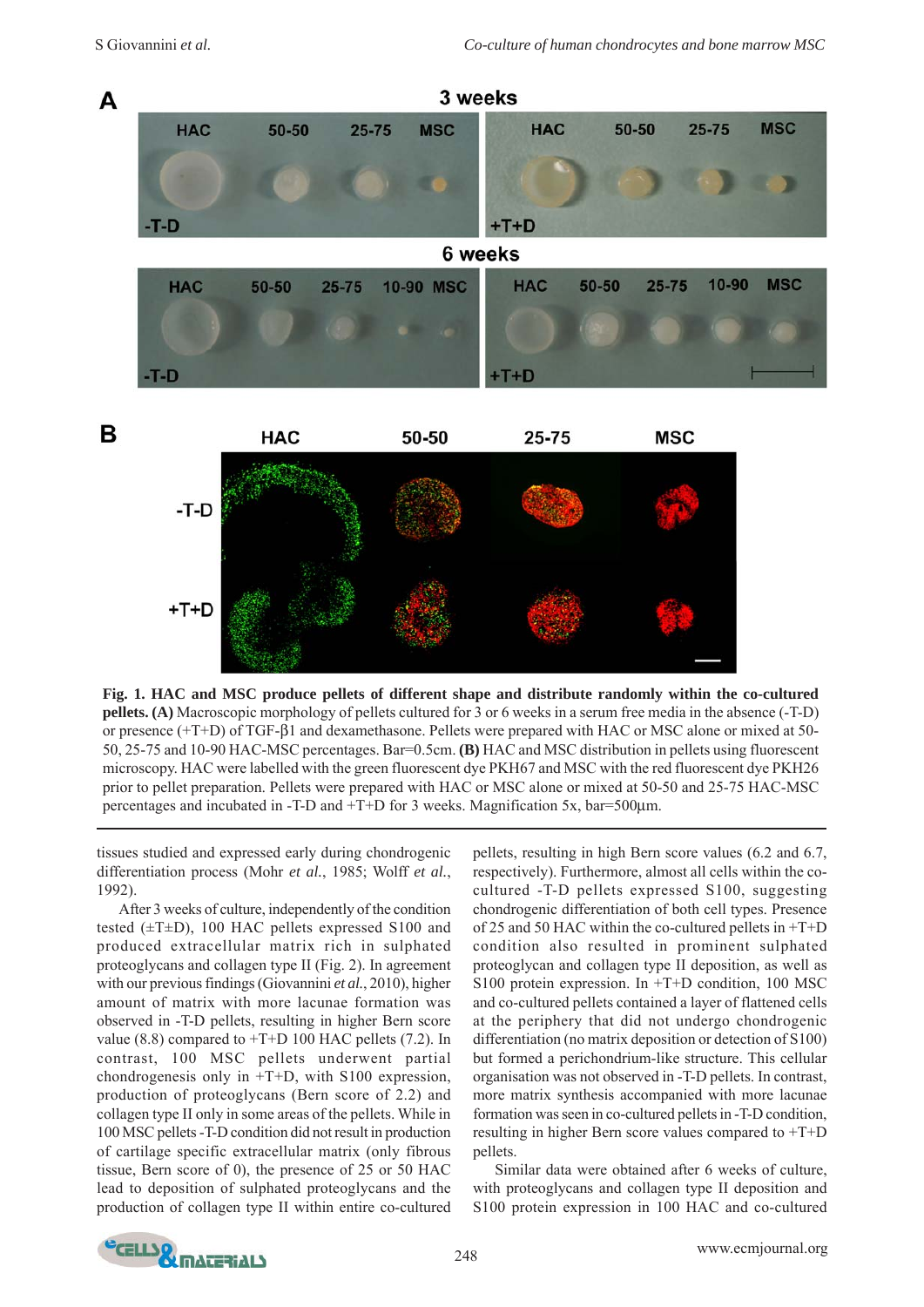

**Fig. 2. Co-culture of HAC and MSC results in neocartilagenous tissue formation.** Chondrogenic differentiation of 100 HAC, co-cultured 50-50, 25-75 HAC-MSC and 100 MSC was investigated in pellets incubated without or with TGF-β1 and dexamethasone (±T±D) after 3 weeks. Proteoglycan deposition was assessed with Safranin-O staining, and collagen type II deposition and S100 protein expression using immunohistochemistry. Representative data from one donor are shown at magnification 5x, bar=500μm and magnification 40x, bar=50μm. Bern scores are shown as the mean±SEM from 3 different donors.

pellets, independently of the incubation condition (Fig. 3). Substantially higher extracellular matrix deposition was observed in 100 MSC +T+D compared to -T-D pellets (Bern score 3.7 compared to 2.2). Proteoglycans, collagen type II and S100 were detected in parts of -T-D and throughout the  $+T+D$  10-90 co-cultured pellets with corresponding Bern score values of 3.4 and 5.5. Importantly, in comparison to 100 MSC, where in -T-D condition neochondrogenesis was not detected, the presence of 10 HAC resulted in deposition of proteoglycans, collagen type II and S100 expression. Similarly, 10 HAC induced improvement in neochondrogenesis in +T+D when compared to MSC alone.

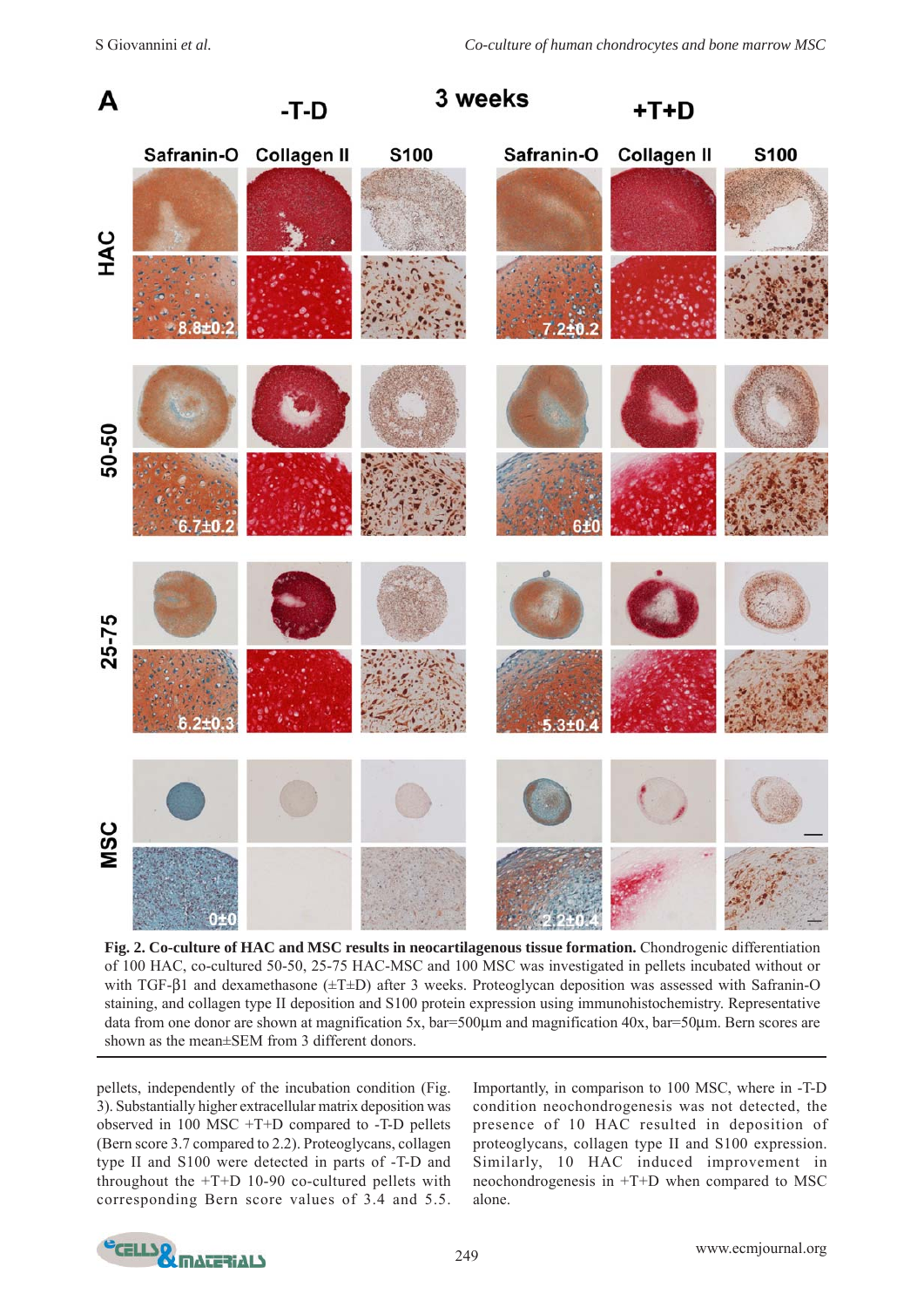

**Fig. 3. Longer co-culture of HAC and MSC results in increased neocartilage tissue formation.** Chondrogenic differentiation of 100 HAC, co-cultured 50-50, 25-75, 10-90 HAC-MSC and 100 MSC was investigated for 6 weeks. Proteoglycan deposition was assessed with Safranin-O staining, and collagen type II deposition and S100 protein expression via immunohistochemistry. Representative data from one donor are shown at magnification 5x, bar=500μm and magnification 40x, bar=50μm. Bern scores are shown as the mean±SEM from 5 different donors.

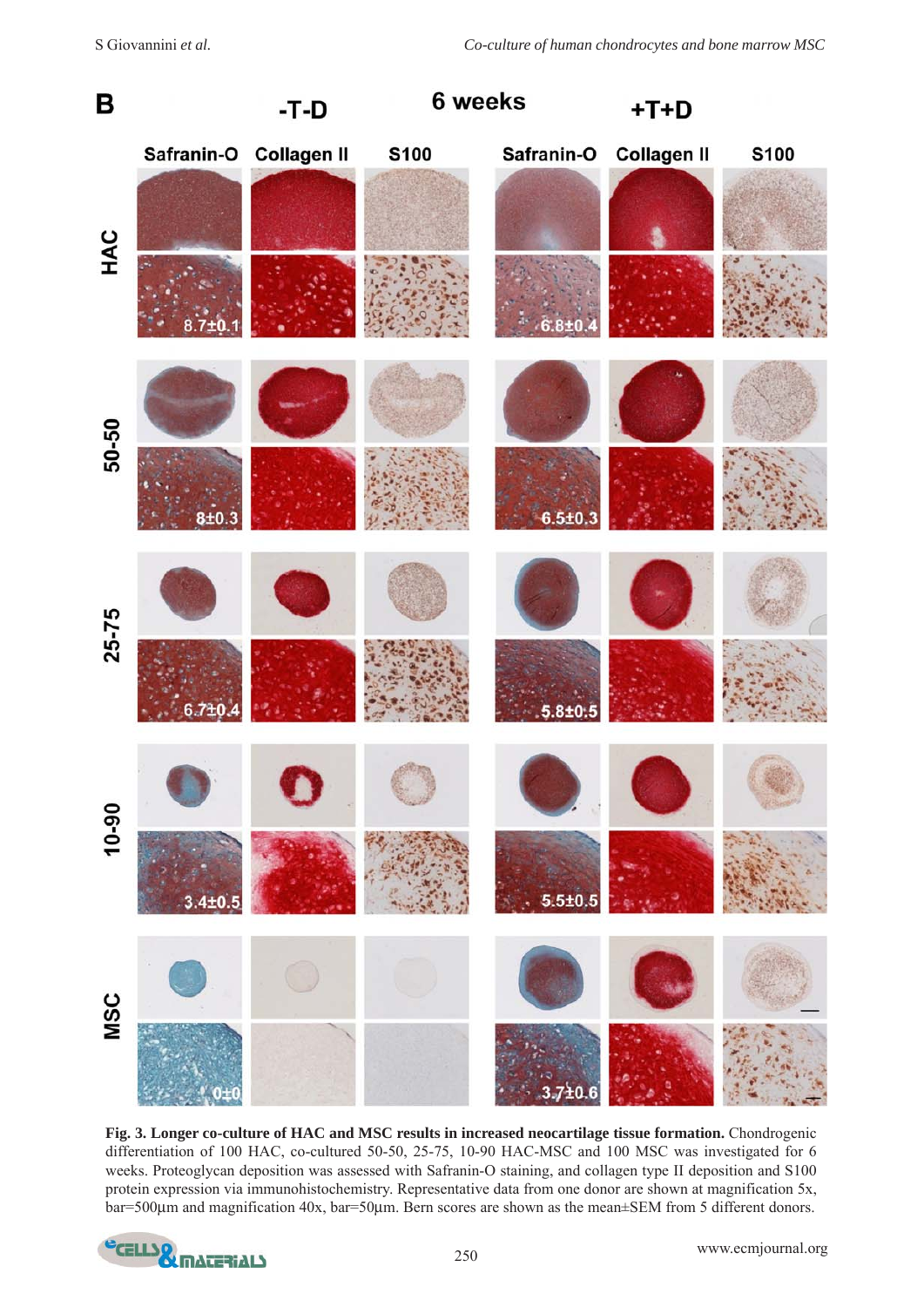

**Fig. 4. Biochemical analysis of GAG deposition in pellets.** Pellets cultured for 3 **(A)** or 6 weeks **(B)** were analyzed for GAG content (upper panels), DNA content (middle panels) and GAG content normalized by DNA content (lower panels). The dotted lines indicate the initial DNA content at the beginning of cultures. The experimental values of co-cultured pellets were compared with predicted values, calculated as the sum of the corresponding values obtained for HAC and MSC pellets alone corrected for the HAC-MSC percentages in the co-cultured pellets. The results are expressed as mean±SEM (error bars) from 3 (3 weeks cultures) or 5 (6 weeks cultures) different donors. Statistical significance difference (*P*<0.05) between experimental and predicted values of co-cultured pellets is indicated with an asterisk.

## **Co-culture of HAC and MSC does not improve proteoglycan production**

To evaluate proteoglycan deposition quantitatively, biochemical analysis was performed on all pellet cultures. Analysis of pellets from each cell type demonstrated that the amount of deposited GAG as well as the DNA content was substantially lower in 100 MSC compared to 100 HAC pellets in 3 and 6 weeks in both conditions  $(\pm T \pm D)$  ( $P$  < 0.05 in all cases) (Fig. 4A,B). Based on the initial DNA amount calculated at the time of pellet preparation, cell death occurred in 100 MSC pellets, while proliferation occurred in 100 HAC pellet. The +T+D condition did not prevent cell death in MSC pellets, yet induced proliferation in 100 HAC pellets mainly during the first 3 weeks of culture. The differential cell type response to the presence/ absence of chondrogenic factors was emphasized during time of culture albeit without statistical significance: GAG deposition increased in HAC but not MSC after 6 weeks in -T-D. Conversely, longer incubation resulted in improved GAG production in MSC but not HAC in +T+D condition, where the inhibition of GAG production was noted, confirming previous data (Giovannini *et al.*, 2010).

Normalization of GAG to the DNA content revealed an inhibitory effect of chondrogenic factors in 100 HAC at 3 and 6 weeks, a stimulatory effect on MSC at 6 weeks (*P* < 0.05) yet no effect on 100 MSC at 3 weeks.

A decrease in GAG production and DNA amount occurred with decreasing amount of HAC in all co-cultured pellets, although less pronounced in +T+D at 6 weeks. Overall, more GAG was produced in pellets incubated for 6 relative to 3 weeks, indicating continuous matrix deposition during incubation.

After normalization, the GAG/DNA values decreased in -T-D with decreasing number of HAC in all co-cultured pellets. In contrast, in +T+D the GAG/DNA values remain similar to the values for HAC alone. Furthermore, an increase in GAG/DNA values in both conditions was observed at 6 weeks in comparison to 3 weeks.

To evaluate individual HAC and MSC contribution in co-cultured pellets, predictive values were calculated based on the sum of values obtained from individual HAC and MSC pellets corrected for the percentage of each cell type within each pellet. We anticipated that the comparison between the predictive and experimental values could

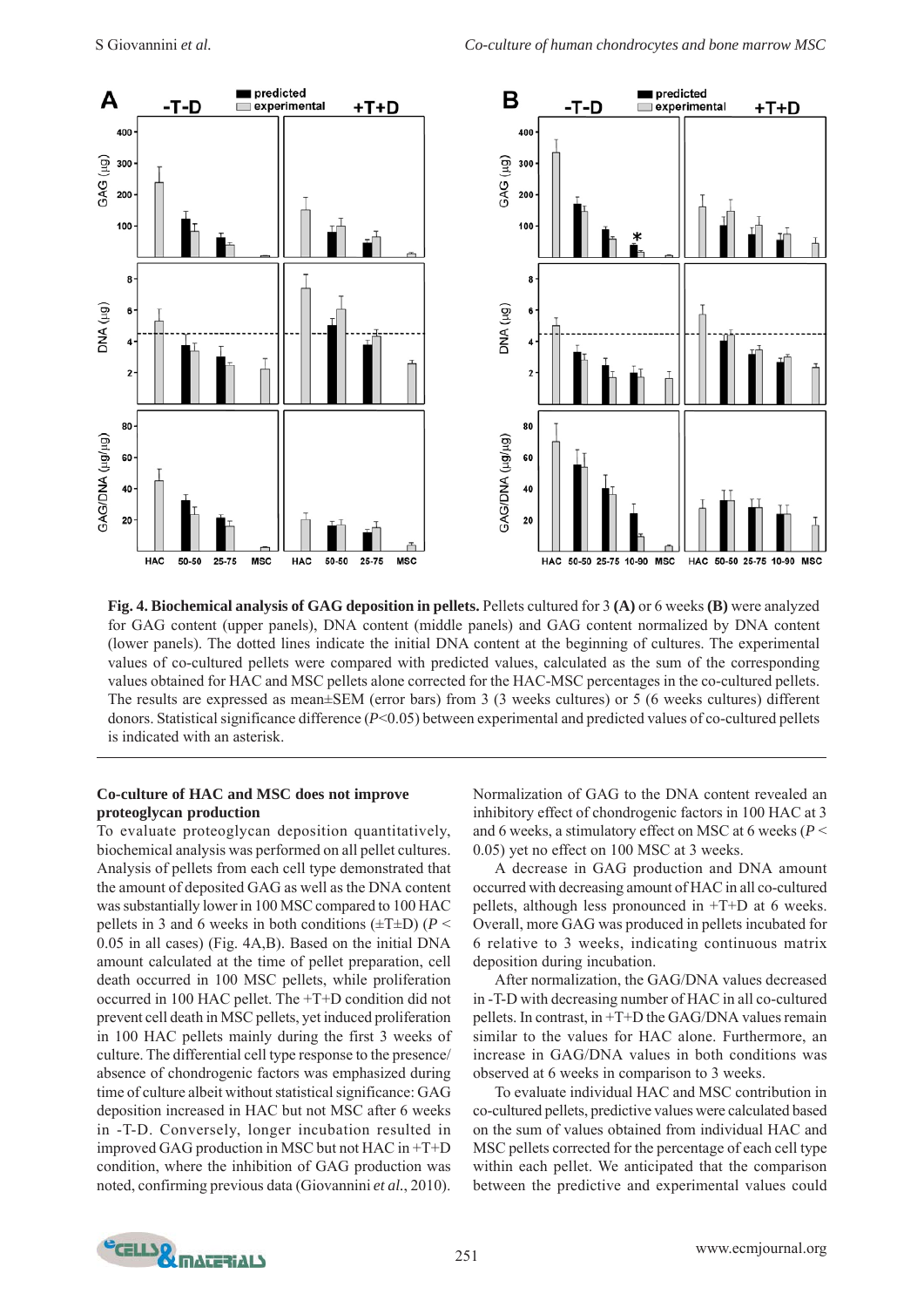

**Fig. 5. Hypertrophic differentiation of MSC is induced only in the presence of chondrogenic factors and is not influenced by HAC.** (**A**) Immunohistochemical staining for collagen type X was performed on pellet sections after 3 or 6 weeks of culture. Overview of the entire pellets section (magnification 5x, bar=500μm) and higher magnification of a representative pellet area (magnification 40x, bar=50μm) are shown. (**B**) Alkaline phosphatase activity was detected in cryofixed sections after 3 weeks (magnification 5x, bar=500μm). Soluble ALP activity was quantified in culture supernatants after 6 weeks. The results of soluble ALP activity are expressed as mean±SEM (error bars) from 3 different donors. Predicted values were calculated as in Figure 4 and compared with experimental values. No statistically significant differences (*P*<0.05) were observed between experimental and predicted values of co-cultured pellets.

clarify whether HAC and MSC interactions in the cocultures result in an increase or decrease of GAG production.

In comparison to predicted values for GAG and DNA under -T-D condition, experimental values demonstrated a tendency of decrease without statistical significance in all co-cultured pellets except for 10-90 after 6 weeks (*P*  $\leq$ 0.05). The opposite trend was observed in  $+T+D$ condition. While the experimental GAG/DNA values in - T-D condition demonstrated a tendency of a slight decrease compared to predicted values, in +T+D no difference was observed. Importantly, no statistical significance was noted between experimental and predicted values in all cocultured pellets, indicating that the overall GAG production was not influenced by the co-culture.

# **HAC does not prevent MSC chondrogenic differentiation towards hypertrophic phenotype**

Collagen type X deposition and alkaline phosphatase activity, markers of hypertrophy (Barry *et al.*, 2001; Ichinose *et al.*, 2005; Mueller *et al.*, 2008) were examined for the stability of the chondrogenic phenotype. Collagen type X was not detected in 100 HAC pellets after either 3 or 6 weeks of culture, independently of the condition tested  $(\pm T \pm D)$  (Fig. 5A). In contrast, strong collagen type X production, overlapping with proteoglycan and collagen type II synthesis (as shown in Figures 4 and 5), was detected in 100 MSC but only under +T+D condition, indicating further differentiation of MSC towards hypertrophic phenotype solely upon stimulation with chondrogenic factors. Importantly, collagen type X was not detected in any co-cultured -T-D pellets, indicating the production of a phenotypically stable cartilage-like tissue. In +T+D condition, increasing number of HAC within the pellets resulted in reduction of collagen type X deposition (Fig. 5A,B). ALP activity was also quantified in pellet supernatants after 6 weeks of culture. Similar to the observations with collagen type X expression, the amount of ALP remained barely detectable in -T-D condition, while in +T+D condition ALP was detected in all pellets containing MSC. A reduction of ALP activity

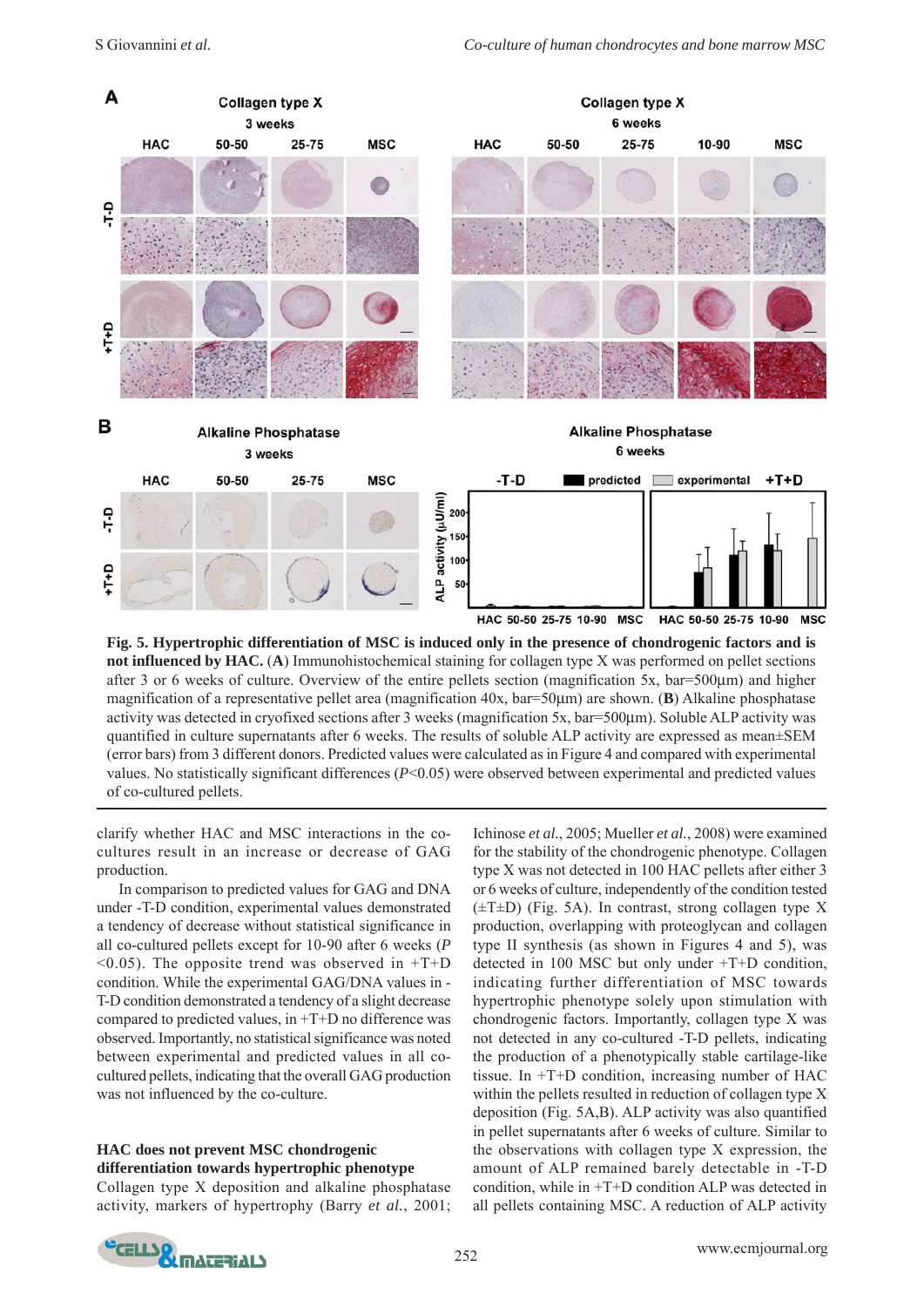occurred concomitantly with an increasing number of HAC/decreasing number of MSC.

To evaluate potential contribution of each cell type in ALP secretion upon co-culturing, predictive values were calculated as described above. No difference was observed between predicted and experimental values, indicating that ALP production by MSC is not influenced by the presence of HAC.

#### **Discussion**

One major limitation for cell-based therapeutic approaches in articular cartilage regeneration is the lack of sufficient numbers of differentiated HAC at the time of implantation (Gikas *et al.*, 2009). Bone marrow-derived MSC represent an alternative providing that their default hypertrophic pathway could be prevented. We hypothesized that chondrocytes with retained intrinsic chondrogenic potential co-cultured with bone marrow derived MSC in a micromass pellet system in the absence of chondrogenic stimuli could result in stable chondrogenic phenotype of MSC.

Co-culturing articular chondrocytes and MSC has recently gained considerable attention. Monolayer coculture of immortalized human articular chondrocytes with immortalized human MSC in the absence of exogenous TGF-β resulted in chondrocytic differentiation of MSC based on collagen type II protein expression (Chen *et al.*, 2009). Human adipose-derived stem cells contributed to chondrogenesis when co-cultured with passaged human articular chondrocytes in the presence of TGF-β, at the level of extracellular matrix genes yet collagen type II was not detected at the protein level (Hildner *et al.*, 2009). Chondrogenic effect of bovine chondrocytes on human MSC was not observed in pellet co-cultures induced with TGF-β, although co-culture with MSC increased the growth and upregulated chondral phenotype of chondrocytes (Tsuchiya *et al.*, 2004). Similar findings have been described in co-cultures of rabbit articular chondrocytes and human MSC in alginate constructs induced with TGF-β (Mo *et al.*, 2009). These co-culture studies were performed either in proliferation medium supplemented with FBS or in the presence of chondrogenic factors (TGF-β), thereby preventing proper attribution of the improved chondrogenesis to cell-cell interactions. In the light of these limitations, well designed *in vitro* studies examining the effects of human articular chondrocytes on human MSC are needed to distinguish inhibitory or stimulating influences occurring in co-culture (Richter, 2009).

*In vitro* models of MSC and HAC chondrogenesis rely on 3D culturing models and differentiation stimulating factors such as TGF-β, BMP, IGF, FGF and dexamethasone (Johnstone *et al.*, 1998; Mackay *et al.*, 1998; Pittenger *et al.*, 1999; Barbero *et al.*, 2003; Indrawattana *et al.*, 2004; Im *et al.*, 2006; Stenhamre *et al.*, 2008). The micromass pellet culture is commonly used in studies investigating cell chondrogenesis *in vitro* and has been recently demonstrated as superior in comparison to encapsulation of chondrocytes into gel-like biomaterials (alginate-based systems) (Bernstein *et al.*, 2009). Pellet culture allows for cell-cell interactions, cell-ECM interactions and exchange/ response to soluble factors that could occur during cellular cross-talk in a co-culture system. Our recent study has demonstrated the inhibitory effect of TFG-β1 and dexamethasone on extracellular matrix synthesis by HAC that underwent less than one cumulative population doubling, and demonstrated that defined serum-free media lacking these factors supported intrinsic chondrogenesis using pellet culture (Giovannini *et al.*, 2010). Therefore, in this study human articular chondrocytes with retained intrinsic chondrogenic capacities were chosen as these are most likely to provide chondrogenic stimuli, and cocultured with human bone marrow derived MSC. To distinguish between effects of chondrocytes from the effects of external chondrogenic factors, namely TFG-β1 and dexamethasone, we incubated pellets in the presence or absence of these factors.

Differential behaviour of HAC and MSC was observed in relation to morphological appearance of pellets, proteoglycan synthesis, cell survival/proliferation and response to chondrogenic stimuli. Morphological analysis of pellet cultures demonstrated differences in shape depending on the cell type used, with HAC producing disclike and MSC spheroid pellets. These differences in shape could be attributed to the presence/absence of specific adhesion proteins on HAC and MSC. Condensation similar to the one occurring during embryogenesis (DeLise *et al.*, 2000) is supported by the adhesion of cells to one another through cell surface adhesion molecules. Cadherins (transmembrane adhesion proteins) mediate cell adhesion through homophilic calcium-dependent interaction of their extracellular domain (Leckband *et al.*, 2000), and different types of cadherins have been described to lead to different forms of cell aggregations. While N-cadherin-mediated cell-cell interactions resulted in spherical aggregates of N-cadherin transfected fibroblasts, transfection with cadherin-11 caused the formation of a sheet-like cell aggregates (Kii *et al.*, 2004). Our observation of differential pellet shape could suggest that different types of cadherins could be expressed on HAC and MSC.

In the individual cell pellet cultures HAC produced more cartilaginous matrix and slightly proliferated, while MSC did not produce matrix and demonstrated significant cell death during culture. The presence of TGF-β1 and dexamethasone in pellets from differentiated HAC decreased chondrogenesis, as previously observed (Giovannini *et al.*, 2010), yet remained necessary to induce chondrogenesis of MSC, in accordance with other studies (Johnstone *et al.*, 1998; Pittenger *et al.*, 1999; Caplan *et al.*, 2001). Additionally, TGF-β1 and dexamethasone could not rescue cell death in MSC pellets. Apoptosis of MSC induced towards chondrogenesis in pellet cultures has been previously reported (Sekiya *et al.*, 2002; Wang *et al.*, 2009) raising the question whether *in vitro* 3D models represent inappropriate culturing condition for MSC. Finally, a distinctive characteristic of MSC proved to be the production of ALP in all MSC pellets incubated with chondrogenic factors. Our data thus emphasize caution in

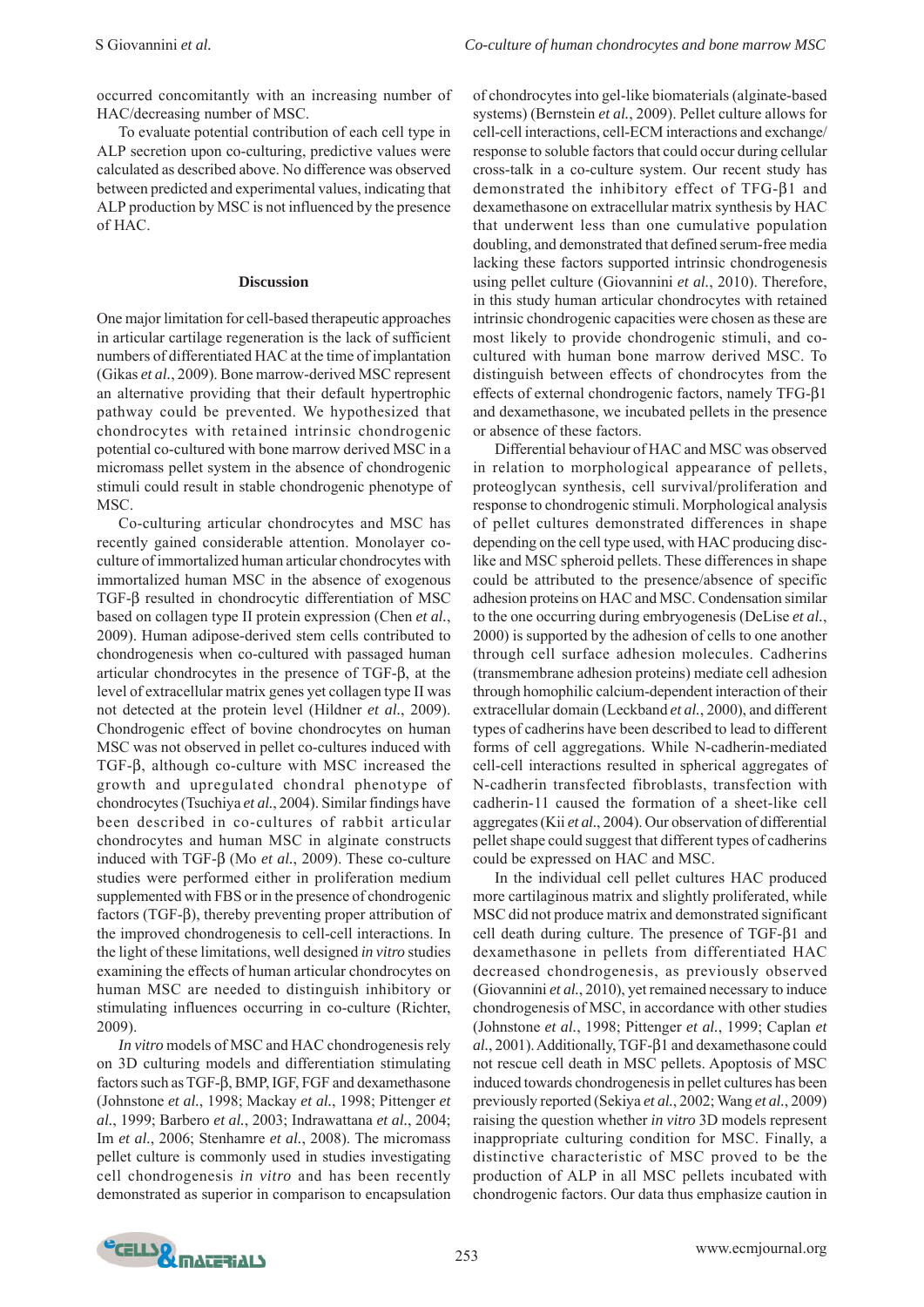interpretation of data obtained with differentiation factors due to different cell-specific responses and masking of the potential cellular cross-talk.

Macroscopical analysis of co-cultured pellets showed changes in pellet shape from disc-like to spheroid with the decreasing number of HAC regardless of the presence or absence of chondrogenic factors. In the absence of chondrogenic factors, as little as 25 HAC in co-cultured pellets resulted in phenotypically stable hyaline-like cartilage tissue composed of sulphated proteoglycans, collagen type II and lacking collagen type X. However, the presence of 10 HAC proved insufficient for production of homogenous cartilaginous matrix deposition. Histology, including Bern score, and immunohistochemistry analysis of 25-75 and 50-50 HAC-MSC pellets demonstrated cartilage matrix deposition and S100 protein expression throughout the entire pellet, suggesting early differentiation of both cell types towards chondrogenic phenotype. However, biochemical analysis of proteoglycan production revealed that the deposition of GAG corresponded to the percentage of HAC within the pellets. Similar to a coculture study performed using primary and dedifferentiated bovine articular chondrocytes, the amount of accumulated extracellular matrix did not reach the levels attained by the culture of HAC alone (Gan and Kandall, 2007). These data indicate that although Bern score provides valid qualitative assessment of neocartilage formation *in vitro* as previously published (Giovannini *et al.*, 2010), biochemical analysis remains necessary for a more accurate assessment. Although MSC appear to be induced towards early chondrogenesis based on S100 expression, they do not participate to the GAG synthesis within the co-cultured pellets even after 6 weeks of co-culture.

A combination of HAC and the presence of chondrogenic factors in co-cultures did not prevent MSC death. Proliferation of HAC and death of MSC most probably affected relative cell percentages in co-cultured pellets. Given that the predictive and experimental values for GAG, DNA and GAG/DNA did not show significant differences, it could be concluded that MSC did not contribute to GAG deposition.

While MSC hypertrophic differentiation beyond chondrogenesis is well established in the *in vitro* models (Weiss *et al.*, 2010), phenotypic stability of MSC was investigated only in one co-culture study where the presence of rat hip cartilage pieces strongly suppressed collagen type X gene expression in rat MSC (Ahmed *et al.*, 2007). Our data demonstrated that MSC co-cultured with HAC in the absence of dexamethasone and TGF-β1 did not show signs of hypertrophy even after 6 weeks of incubation. The presence of HAC decreased collagen type X deposition in +T+D co-cultured pellets indicating a decrease in hypertrophic differentiation. However, quantitative measurements suggest lack of decrease in ALP secretion of MSC with increasing amount of HAC. These data indicate that MSC chondrogenic differentiation can be induced only in the presence of TGF-β yet inevitably leads to further hypertrophic differentiation, in accordance with a recent study (Weiss *et al.*, 2010). During the time the current manuscript was under review, Fischer *et al*. published that HAC improved chondrogenesis and decreased hypertrophy of bone marrow derived MSC, by employing HAC conditioned media or direct co-culture (Fischer *et al.*, 2010). Several differences exist in comparison to our data, which may explain the contradictory results. In contrast to our study, the number of cells for pellet preparation in co-cultures differed between the individual cell pellets. It has been shown that the correlation in the increase of cell numbers and GAG production in pellets in not linear (Huang *et al.*, 2008), suggesting that direct comparison of pellets containing different cell numbers could be misleading. Furthermore, the physiological properties of cells in the two studies were dissimilar; while we employed HAC with retained intrinsic chondrogenic potential (Giovannini *et al.*, 2010), Fischer *et al*. (2010) used HAC which required the presence of TGFβ1 for chondrogenesis. Additionally, individual donor variation of MSC was observed by Fischer *et al*. (2010), which combined with the different MSC expansion media in the two studies could have resulted in differential chondrogenic as well as hypertrophic responses.

Age and species related cell differences could affect the ability of "instructor" cells to produce the expected signals as well the responsiveness of "instructed" cells to these signals. A recent study has shown that freshly isolated bovine chondrocytes produced soluble factor(s) that could induce re-differentiation of passaged bovine chondrocytes, while freshly isolated human chondrocytes failed to induce re-differentiation of human passaged chondrocytes (Taylor *et al.*, 2009), suggesting species-specific differences. Furthermore, primary bovine chondrocytes from old donors could not induce re-differentiation of passaged bovine chondrocytes, suggesting a role of donor's age for the cells ability to produce "instructing factor(s)". In another study immature cartilage demonstrated higher potential to form neocartilage and to repair tissue upon injury compared to mature cartilage further underlining the importance of age (Otsuki *et al.,* 2010). While most animal studies rely on skeletally immature animals, human cartilage and bone marrow are mostly obtained from adult patients. Given that the cartilage regeneration cell-based therapies in human patients are mainly intended for adults, future co-culture studies should aim at elucidating the observed species and age specific differences and/or age for cellular interactions.

#### **Conclusion**

Taken together our data indicate that chondrocytes with retained intrinsic chondrogenic potential failed to instruct MSC to undergo full chondrogenesis *in vitro* in a micromass co-culture model in the presence or absence of external chondrogenic stimuli. Importantly, our results demonstrate that MSC did not contribute to the proteoglycan deposition, and that HAC failed to prevent hypertrophy of MSC induced by chondrogenic stimuli. These data underline the importance of the choice of cell species as well as donor age, and culturing conditions in the interpretation of co-culturing data for future potential clinical application.

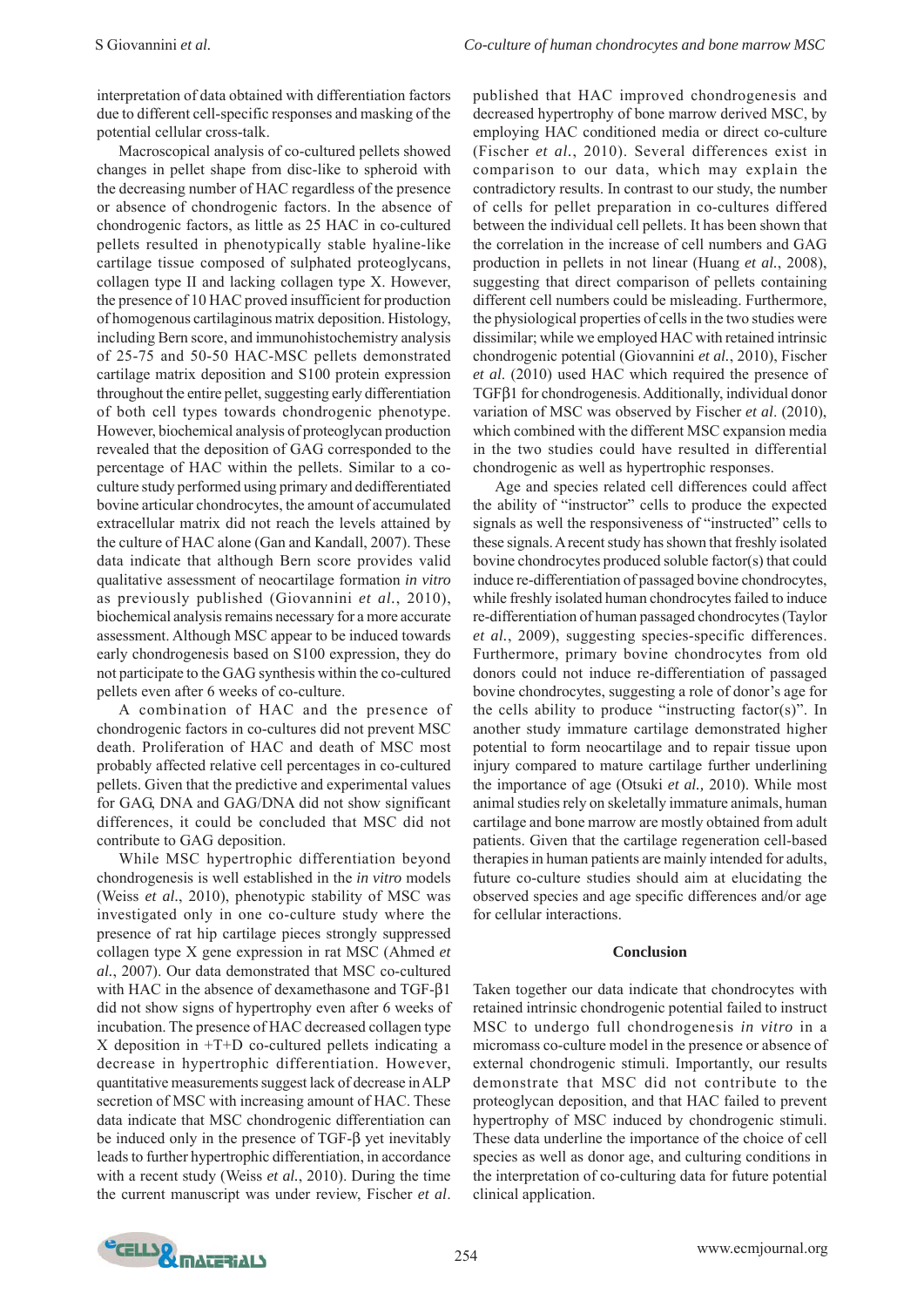#### **Acknowledgments**

We thank Verena Winkelmann, Eliane Blank and Isabelle Estella for histological and immunohistochemical processing of the pellets. We thank Birgit Schäfer for critical reading of the manuscript. This work was supported by the Swiss National Science Foundation; grant number: 3200B0-108371.

#### **References**

Ahmed N, Dreier R, Gopferich A, Grifka J, Grassel S (2007) Soluble signalling factors derived from differentiated cartilage tissue affect chondrogenic differentiation of rat adult marrow stromal cells. Cell Physiol Biochem **20**: 665-678.

Barbero A, Ploegert S, Heberer M, Martin I (2003) Plasticity of clonal populations of dedifferentiated adult human articular chondrocytes. Arthritis Rheum **48**: 1315- 1325.

Barry F, Boynton RE, Liu B, Murphy JM (2001) Chondrogenic differentiation of mesenchymal stem cells from bone marrow: differentiation-dependent gene expression of matrix components. Exp Cell Res **268**: 189- 200.

Bernstein P, Dong M, Corbeil D, Gelinsky M, Gunther KP, Fickert S (2009) Pellet culture elicits superior chondrogenic redifferentiation than alginate-based systems. Biotechnol Prog **25**: 1146-1152.

Bigdeli N, Karlsson C, Strehl R, Concaro S, Hyllner J, Lindahl A (2009) Coculture of Human Embryonic Stem Cells and Human Articular Chondrocytes Results in Significantly Altered Phenotype and Improved Chondrogenic Differentiation. Stem Cells **27**: 1812-1821.

Brittberg M, Lindahl A, Nilsson A, Ohlsson C, Isaksson O, Peterson L (1994) Treatment of deep cartilage defects in the knee with autologous chondrocyte transplantation. N Engl J Med **331**: 889-895.

Caplan AI, Bruder SP (2001) Mesenchymal stem cells: building blocks for molecular medicine in the 21st century. Trends Mol Med **7**: 259-264.

Chen WH, Lai MT, Wu AT, Wu CC, Gelovani JG, Lin CT, Hung SC, Chiu WT, Deng WP (2009) *In vitro* stagespecific chondrogenesis of mesenchymal stem cells committed to chondrocytes. Arthritis Rheum **60**: 450-459.

DeLise AM, Fischer L, Tuan RS (2000) Cellular interactions and signaling in cartilage development. Osteoarthritis Cartilage **8**: 309-334.

Dell'Accio F, De Bari C, Luyten FP (2001) Molecular markers predictive of the capacity of expanded human articular chondrocytes to form stable cartilage *in vivo*. Arthritis Rheum **44**: 1608-1619.

Diaz-Romero J, Gaillard JP, Grogan SP, Nesic D, Trub T, Mainil-Varlet P (2005) Immunophenotypic analysis of human articular chondrocytes: changes in surface markers associated with cell expansion in monolayer culture. J Cell Physiol **202**: 731-742.

Diaz-Romero J, Nesic D, Grogan SP, Heini P, Mainil-Varlet P (2008) Immunophenotypic changes of human articular chondrocytes during monolayer culture reflect bona fide dedifferentiation rather than amplification of progenitor cells. J Cell Physiol **214**: 75-83.

Dickhut A, Pelttari K, Janicki P, Wagner W, Eckstein V, Egermann M, Richter W (2009) Calcification or dedifferentiation: requirement to lock mesenchymal stem cells in a desired differentiation stage. J Cell Physiol **219**: 219-226.

Fischer J, Dickhut A, Rickert M, Richter W (2010) Articular chondrocytes secrete PTHrP and inhibit hypertrophy of mesenchymal stem cells in coculture during chondrogenesis. Arthritis Rheum **62**: 2696–2706.

Gan L, Kandel RA (2007) *In vitro* cartilage tissue formation by Co-culture of primary and passaged chondrocytes. Tissue Eng **13**: 831-842.

Gikas PD, Bayliss L, Bentley G, Briggs TW (2009) An overview of autologous chondrocyte implantation. J Bone Joint Surg Br **91**: 997-1006.

Giovannini S, Brehm W, Mainil-Varlet P, Nesic D (2008) Multilineage differentiation potential of equine blood-derived fibroblast-like cells. Differentiation **76**: 118- 129.

Giovannini S, Diaz-Romero J, Aigner T, Mainil-Varlet P, Nesic D (2010) Population doublings and percentage of S100-positive cells as predictors of *in vitro* chondrogenicity of expanded human articular chondrocytes. J Cell Physiol **222**: 411-420.

Grogan SP, Barbero A, Winkelmann V, Rieser F, Fitzsimmons JS, O'Driscoll S, Martin I, Mainil-Varlet P (2006) Visual histological grading system for the evaluation of *in vitro*-generated neocartilage. Tissue Eng **12**: 2141-2149.

Hildner F, Concaro S, Peterbauer A, Wolbank S, Danzer M, Lindahl A, Gatenholm P, Redl H, van Griensven M (2009) Human adipose derived stem cells contribute to chondrogenesis in co-culture with human articular chondrocytes. Tissue Eng Part A **15**: 3961-3969.

Huang AH, Motlekar NA, Stein A, Diamond SL, Shore EM, Mauck RL (2008) High-throughput screening for modulators of mesenchymal stem cell chondrogenesis. Ann Biomed Eng **36**: 1909-1921.

Ichinose S, Yamagata K, Sekiya I, Muneta T, Tagami M (2005) Detailed examination of cartilage formation and endochondral ossification using human mesenchymal stem cells. Clin Exp Pharmacol Physiol **32**: 561-570.

Im GI, Jung NH, Tae SK (2006) Chondrogenic differentiation of mesenchymal stem cells isolated from patients in late adulthood: the optimal conditions of growth factors. Tissue Eng **12**: 527-536.

Indrawattana N, Chen G, Tadokoro M, Shann LH, Ohgushi H, Tateishi T, Tanaka J, Bunyaratvej A (2004) Growth factor combination for chondrogenic induction from human mesenchymal stem cell. Biochem Biophys Res Commun **320**: 914-919.

Jikko A, Kato Y, Hiranuma H, Fuchihata H (1999) Inhibition of chondrocyte terminal differentiation and matrix calcification by soluble factors released by articular chondrocytes. Calcif Tissue Int **65**: 276-279.

Johnstone B, Hering TM, Caplan AI, Goldberg VM, Yoo JU (1998) *In vitro* chondrogenesis of bone marrow-

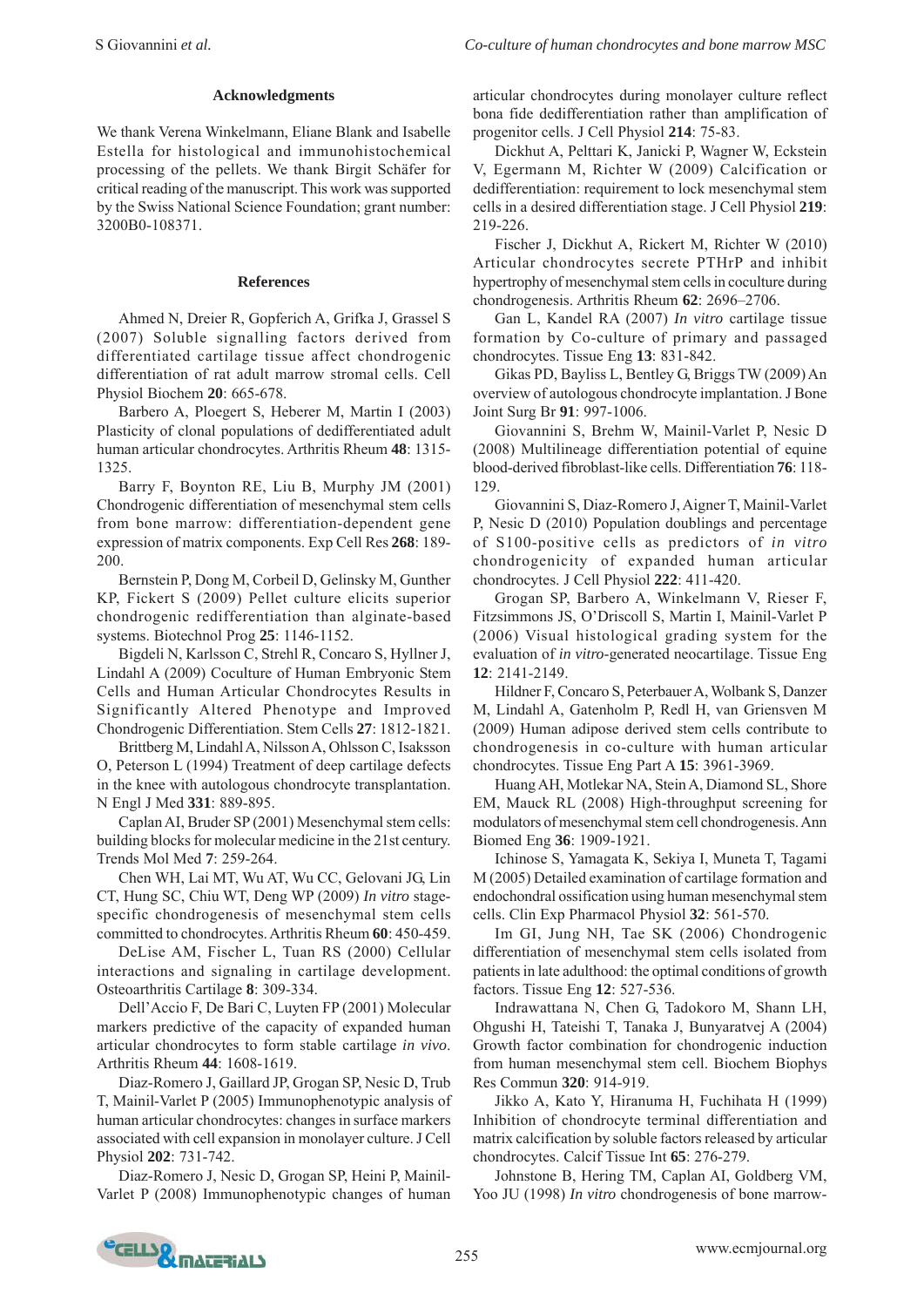derived mesenchymal progenitor cells. Exp Cell Res **238**: 265-272.

Kii I, Amizuka N, Shimomura J, Saga Y, Kudo A (2004) Cell-cell interaction mediated by cadherin-11 directly regulates the differentiation of mesenchymal cells into the cells of the osteo-lineage and the chondro-lineage. J Bone Miner Res **19**: 1840-1849.

Leckband D, Sivasankar S (2000) Mechanism of homophilic cadherin adhesion. Curr Opin Cell Biol **12**: 587-592.

Mackay AM, Beck SC, Murphy JM, Barry FP, Chichester CO, Pittenger MF (1998) Chondrogenic differentiation of cultured human mesenchymal stem cells from marrow. Tissue Eng **4** 415-428.

Mandelbaum B, Browne JE, Fu F, Micheli LJ, Moseley JB, Jr., Erggelet C, Anderson AF (2007) Treatment outcomes of autologous chondrocyte implantation for fullthickness articular cartilage defects of the trochlea. Am J Sports Med **35**: 915-921.

Marlovits S, Hombauer M, Truppe M, Vecsei V, Schlegel W (2004) Changes in the ratio of type-I and type-II collagen expression during monolayer culture of human chondrocytes. J Bone Joint Surg Br **86**: 286-295.

Mo XT, Guo SC, Xie HQ, Deng L, Zhi W, Xiang Z, Li XQ, Yang ZM (2009) Variations in the ratios of co-cultured mesenchymal stem cells and chondrocytes regulate the expression of cartilaginous and osseous phenotype in alginate constructs. Bone **45**: 42-51.

Mohr W, Kuhn C, Pelster B, Wessinghage D (1985) S-100 protein in normal, osteoarthrotic, and arthritic cartilage. Rheumatol Int **5**: 273-277.

Mueller MB, Tuan RS (2008) Functional characterization of hypertrophy in chondrogenesis of human mesenchymal stem cells. Arthritis Rheum **58**: 1377- 1388.

Otsuki S, Grogan SP, Miyaki S, Kinoshita M, Asahara H, Lotz MK (2010) Tissue neogenesis and STRO-1 expression in immature and mature articular cartilage. J Orthop Res **28**: 96-102.

Pelttari K, Winter A, Steck E, Goetzke K, Hennig T, Ochs BG, Aigner T, Richter W (2006) Premature induction of hypertrophy during *in vitro* chondrogenesis of human mesenchymal stem cells correlates with calcification and vascular invasion after ectopic transplantation in SCID mice. Arthritis Rheum **54**: 3254-3266.

Peterson L, Minas T, Brittberg M, Nilsson A, Sjogren-Jansson E, Lindahl A (2000) Two- to 9-year outcome after autologous chondrocyte transplantation of the knee. Clin Orthop Relat Res **374**: 212-234.

Pittenger MF, Mackay AM, Beck SC, Jaiswal RK, Douglas R, Mosca JD, Moorman MA, Simonetti DW, Craig S, Marshak DR (1999) Multilineage potential of adult human mesenchymal stem cells. Science **284**: 143- 147.

Richter W (2007) Cell-based cartilage repair: illusion or solution for osteoarthritis. Curr Opin Rheumatol **19**: 451-456.

Richter W (2009) Mesenchymal stem cells and cartilage *in situ* regeneration. J Intern Med **266**: 390-405.

Saris DB, Vanlauwe J, Victor J, Haspl M, Bohnsack M, Fortems Y, Vandekerckhove B, Almqvist KF, Claes T, Handelberg F, Lagae K, van der Bauwhede J, Vandenneucker H, Yang KG, Jelic M, Verdonk R, Veulemans N, Bellemans J, Luyten FP (2008) Characterized chondrocyte implantation results in better structural repair when treating symptomatic cartilage defects of the knee in a randomized controlled trial versus microfracture. Am J Sports Med **36**: 235-246.

Schnabel M, Marlovits S, Eckhoff G, Fichtel I, Gotzen L, Vecsei V, Schlegel J (2002) Dedifferentiation-associated changes in morphology and gene expression in primary human articular chondrocytes in cell culture. Osteoarthritis Cartilage **10**: 62-70.

Schulz RM, Bader A (2007) Cartilage tissue engineering and bioreactor systems for the cultivation and stimulation of chondrocytes. Eur Biophys J **36**: 539-568.

Sekiya I, Vuoristo JT, Larson BL, Prockop DJ (2002) *In vitro* cartilage formation by human adult stem cells from bone marrow stroma defines the sequence of cellular and molecular events during chondrogenesis. Proc Natl Acad Sci U S A **99**: 4397-4402.

Stenhamre H, Slynarski K, Petren C, Tallheden T, Lindahl A (2008) Topographic variation in redifferentiation capacity of chondrocytes in the adult human knee joint. Osteoarthritis Cartilage **16**: 1356-1362.

Taylor DW, Ahmed N, Gan L, Gross AE, Kandel R (2009) Proteoglycan and collagen accumulation by passaged chondrocytes can be enhanced through side by side culture with primary chondrocytes. Tissue Eng Part A **16**: 643-651.

Tsuchiya K, Gouping C, Ushida T, Matsuno T, Tateishi T (2004) The effect of coculture of chondrocytes with mesenchymal stem cells on their cartilaginous phenotype *in vitro*. Mater Sci Eng C **24**: 391-396.

Vats A, Bielby RC, Tolley N, Dickinson SC, Boccaccini AR, Hollander AP, Bishop AE, Polak JM (2006) Chondrogenic differentiation of human embryonic stem cells: the effect of the micro-environment. Tissue Eng **12**: 1687-1697.

von der Mark K, Gauss V, von der Mark H, Muller P (1977) Relationship between cell shape and type of collagen synthesised as chondrocytes lose their cartilage phenotype in culture. Nature **267**: 531-532.

Wang CY, Chen LL, Kuo PY, Chang JL, Wang YJ, Hung SC (2009) Apoptosis in chondrogenesis of human mesenchymal stem cells: effect of serum and medium supplements. Apoptosis **4**: 439-449.

Weiss S, Hennig T, Bock R, Steck E, Richter W (2010) Impact of growth factors and PTHrP on early and late chondrogenic differentiation of human mesenchymal stem cells. J Cell Physiol **223**: 84-93.

Wolff DA, Stevenson S, Goldberg VM (1992) S-100 protein immunostaining identifies cells expressing a chondrocytic phenotype during articular cartilage repair. J Orthop Res **10**: 49-57.

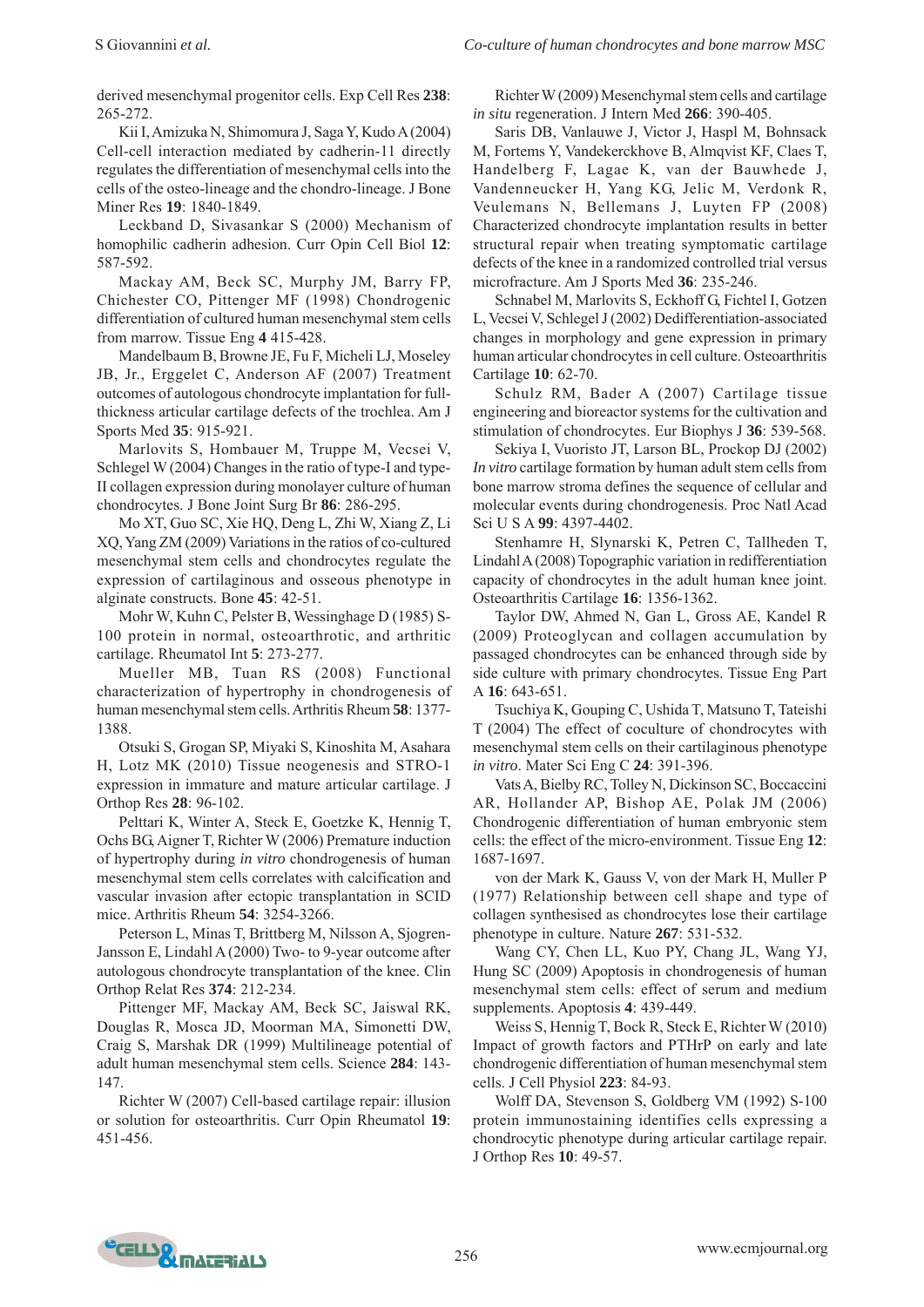## **Discussion with Reviewers**

**Reviewer I**: As mentioned above, one of the most interesting aspects of the study relates to the differential changes in cell number (as reflected by DNA measurements) over the course of the experiment. How do the authors explain the markedly different survival profiles of the chondrocytes and MSCs and how does this differential survival impact the interpretation of co-culture results after 3 or 6 weeks?

**Authors**: The differential response of HAC and MSC under the given experimental conditions – pellet cultures incubated in serum media with or without the addition of chondrogenic factors, could only be explained by the cells intrinsic characteristics: while MSC die in pellet cultures, chondrocytes slightly proliferate, in particular under +T+D condition and mostly during the first 3 weeks. Thus, one can envision that indeed at the end of culture, based on the individual data for each cell type, half of MSC die and are partially substituted by chondrocytes. However, based on quantitative analysis of GAG, predicted values for individual contribution do not differ from experimental values, most probably indicating the lack of MSC contribution to GAG production. Similarly, ALP production by MSC in co-cultured pellets does not appear to be influenced by HAC. Thus, the only observed chondrogenic effect of HAC and MSC co-culture is the expression of S100, which does not suffice for full chondrogenesis of MSC.

**Reviewer I**: Given that there were few of any interactive effects of HACs on MSC chondrogenesis in this study, how do the authors reconcile their findings with those of published studies suggesting a positive phenotypic influence of HACs on differentiating stem cell populations?

**Authors**: Our study was based on co-culture of adult human chondrocytes with adult human bone marrow derived MSC in a micromass pellet culture in the absence of serum or external chondrogenic stimuli. The 3D culturing system represents a prerequisite for chondrogenesis and the presence of factors in serum or externally supplied prevents proper attribution of the improved chondrogenesis to cell-cell interactions.

Previous studies investigated potential cellular crosstalk leading towards improved chondrogenesis with chondrocytes in different developmental stages (dedifferentiated, differentiated, immortalized), and MSC from different sources, and even included co-culturing cells from different species. Various culture systems and conditions were employed including monolayer, micromass pellets, alginate beads, and culture on filter inserts, with media supplemented with FBS or chondrogenic factors  $(TGF- $\beta$ ). The efficiency of$ chondrogenesis was assessed with different methods, including specific gene expression and/or histology and immunochemistry evaluation, yet without quantitative cartilage specific protein synthesis assessments in most cases.

Given the degree of variability, it is not surprising that data from these studies led to contradictory conclusions. Two studies indicated positive effect of chondrocytes on MSC (Chen *et al*., 2009; Hildner *et al*., 2009; text references). Positive effect was also noted in co-culture of human embryonic stem cells with chondrocytes (Vats *et al*., 2006; Bigdeli *et al*., 2009; text references). However, other studies did not demonstrate contribution of MSC towards chondrogenesis in co-culture with chondrocytes, but rather "assistance" of MSC for more efficient chondrogenesis of chondrocytes (Mo *et al*. 2009; Tsuchiya *et al*. 2004; text references).

In addition to differences in experimental systems, another important aspect involves the age of cell donors employed. Cartilage regeneration studies in animals rely on the ability of chondrocytes from mainly skeletally immature animals to produce neocartilage, whereas ACI represents a treatment for patients decades past skeletal maturity. A recent study by Taylor *et al*. (2009) (text reference) co-culturing primary and expanded bovine chondrocytes demonstrated that a) the "instruction" ability declined with the age of primary bovine chondrocytes; b) aged passaged (dedifferentiated) bovine and human chondrocytes remained irresponsive to instruction by young bovine primary chondrocytes, c) human primary chondrocytes failed to instruct human passaged chondrocytes. The last observation is in line with our data, and could be explained by the age of human cells and/or specie-specific differences. Previous evidence indicates decline of chondrogenic potential of human articular chondrocytes with age (Barbero *et al*., 2004), and a recent paper (Adkisson *et al*., 2010) demonstrated enormous differences in chondrogenic capacity of juvenile (younger than 10 years) *versus* adult, skeletally mature human articular chondrocytes. Therefore, the lack of "instruction" in our study could be attributed to the use of human chondrocytes with reduced capacity to produce the "instructing" factor(s).

**Reviewer I**: How do the current findings relate to *in vivo* MSC implantation strategies?

**Authors**: Although discovery of MSC held big promises for cartilage regeneration due to MSC capacity to differentiate towards chondrogenic phenotype *in vitro*, understanding the physiological behaviour of these cells remains insufficient. This is reflected in the lack of clinical studies employing MSC for cartilage regeneration. Our data confirm the necessity for chondrogenic induction by factors such as  $TGF\beta$  that at the same time induce hypertrophic differentiation. The result that chondrocytes with intrinsic chondrogenic potential could not "instruct" *in vitro* expanded bone marrow-derived MSC could be a consequence of either inability of chondrocytes to instruct (most probably age-related) and/or MSC to respond. The later can be a consequence of age and/or physiological change due to *in vitro* expansion. Whether implanted human MSC would behave differently inside the joint, where "instruction" comes from the surrounding cartilage, synovial fluid and mechanical stimulation remains to be

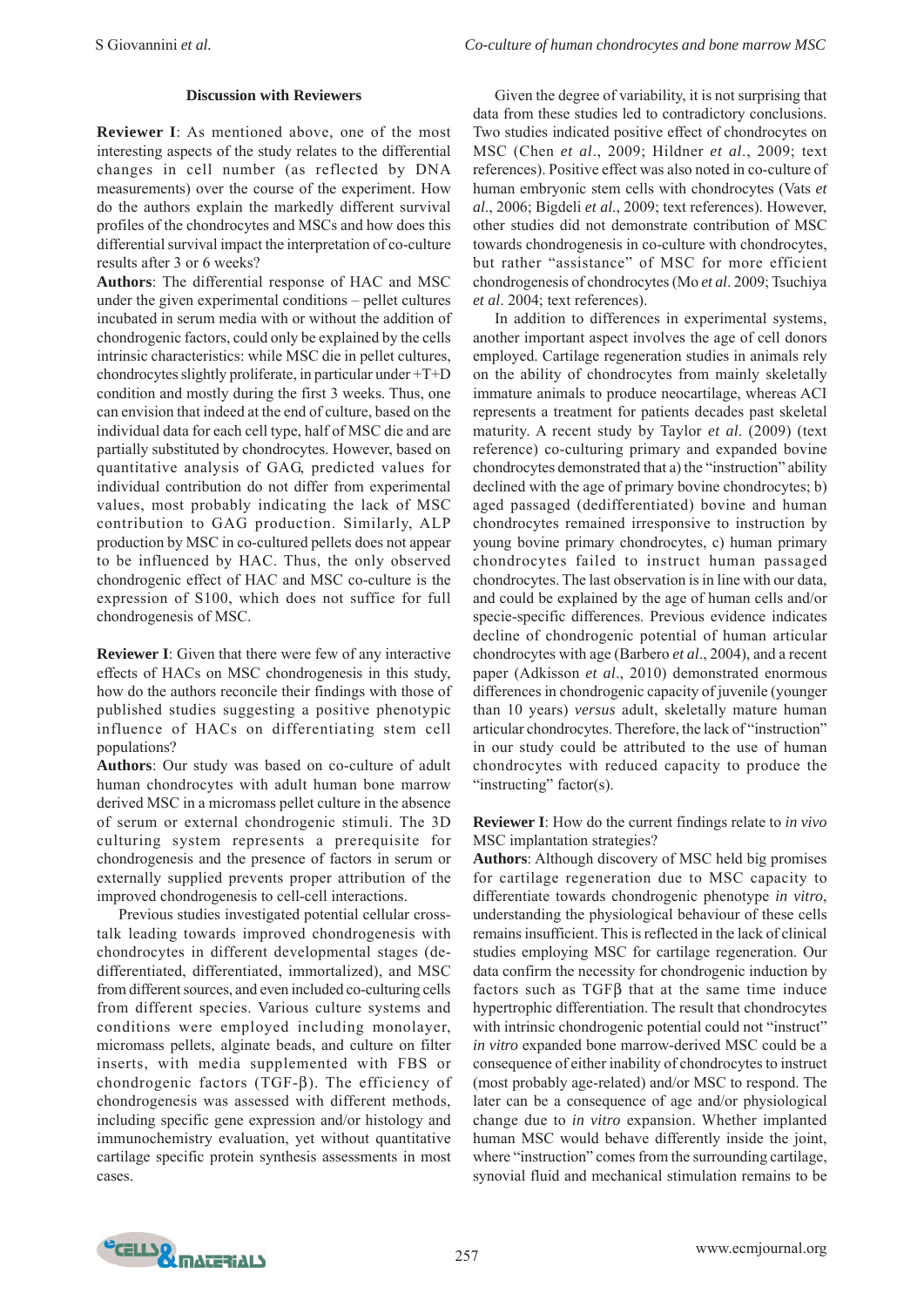investigated. Several studies have employed small (rabbit) and large (swine and sheep) animal models (at the border of skeletal maturity), where different scaffolds were seeded with isolated and expanded MSC and implanted in full thickness osteochondral defects (Løken *et al*., 2008; Li *et al.*, 2009; Diao *et al*., 2009; Zscharnack *et al*., 2010; Centeno *et al*., 2010 supplementary references). Although hyaline cartilage formation has been observed in some of the studies, it should be noted that the full-thickness defect does not represent an ACI like approach for which substitution of chondrocytes by MSC is intended, as native bone marrow contributes to neocartilage formation. Application of autologous MSC in orthopaedics is only emerging, and is restricted to safety and possible complications (Centano *et al*., 2010). Given that the proof of concept studies should mimic the intended clinical indication as closely as possible, future studies should aim at learning more about MSC changes due to *in vitro* handling, and choosing appropriate animal models in terms of age, cartilage thickness, type and critical size of defect and allow long enough follow-up period.

**Reviewer II**: Why did you select TGFβ1, as TGFβ3 seems more relevant in the literature?

**Authors**: Members of the TGFβ-family, namely TGFβ1, 2 and 3 have all been used for chondrogenic differentiation of MSC, as reviewed in Lin *et al*. (2006). The fact that TGFβ3 has been recently more employed may not reflect that it is more relevant but more potent as demonstrated in Barry *et al*. (2001). Given that our previous study was performed with TGFβ1, we did not wish to change our experimental settings. Importantly, our major conclusions are based on the data obtained in the absence of chondrogenic factors making the choice of the better chondrogenic factors less important.

**Reviewer II**: What is the impact of chondrocytes on senescence of the stromal cells?

**Authors**: Chondrocyte senescence has been described in relation to age and osteoarthritic development (Nesic *et al*., 2006; Loeser, 2009). Additionally, senescence of MSC and chondrocytes has been described in terms of proliferation during the *in vitro* culture (e.g., Ksiazek, 2009; Moussavi-Harami *et al*., 2004).

We have isolated chondrocytes from healthy donors who had no signs of arthritis, and thus we do not believe these cells would induce senescence. Additionally, chondrocytes were cultured for only 8 days, and MSC for 3 passages during which during which no senescence has been reported.

**Reviewer II**: Could another way to analyse the results in the discussion be to argue that MSC induce chondrocyte dedifferentiation?

**Authors**: Chondrocyte dedifferentiation is related to proliferation, i.e. the number of population doublings. While we did observe an increase in chondrocyte cell numbers in our pellet cultures (in particular in +T+D condition), the increase is insufficient to account for the number of population doubling indicative of dedifferentiation. Additionally, 3D environment, allowing cell-cell contact simulating condensation during endochondral bone formation is likely to induce differentiation and not proliferation (leading to dedifferentiation). On the other hand, we cannot exclude an unfavourable effect of MSC on chondrocytes in cocultured pellets. Should that be the case, based on our results, MSC would contribute to chondrogenesis to the same extent to which chondrocytes would have reduced chondrogenic efficiency, which although possible, is highly unlikely. If MSC would induce chondrocyte dedifferentiation, this would have been reflected in a decreased GAG content in co-cultures compared to the predicted values, what was not the case in the present study.

#### **Additional References**

Adkisson HD 4th, Martin JA, Amendola RL, Milliman C, Mauch KA, Katwal AB, Seyedin M, Amendola A, Buckwalter JA, Streeter PR (2010) The potential of human allogeneic juvenile chondrocytes for restoration of articular cartilage. Am J Sports Med, in press.

Barbero A, Grogan S, Schäfer D, Heberer M, Mainil-Varlet P, Martin I (2007) Age related changes in human articular chondrocyte yield, proliferation and postexpansion chondrogenic capacity. Arthritis Rheum **56**: 586-595.

Barry F, Boynton RE, Liu B, Murphy JM (2001) Chondrogenic differentiation of mesenchymal stem cells from bone marrow: differentiation-dependent gene expression of matrix components. Exp Cell Res **268**: 189- 200.

Centeno CJ, Schultz JR, Cheever M, Robinson B, Freeman M, Marasco W (2010) Safety and complications reporting on the re-implantation of culture-expanded mesenchymal stem cells using autologous platelet lysate technique. Curr Stem Cell Res Ther **5**: 81-93.

Diao H, Wang J, Shen C, Xia S, Guo T, Dong L, Zhang C, Chen J, Zhao J, Zhang J (2009) Improved cartilage regeneration utilizing mesenchymal stem cells in TGF-b1 gene-activated scaffolds. Tissue Eng Part A **15**: 2687-2698.

Ksiazek K (2009) A comprehensive review on mesenchymal stem cell growth and senescence. Rejuv Res **12**: 105-116.

Li WJ, Chiang H, Kuo TF, Lee HS, Jiang CC, Tuan RS (2009) Evaluation of articular cartilage repair using biodegradable nanofibrous scaffolds in a swine model: a pilot study. J Tissue Eng Regen Med **3**: 1-10.

Lin Z, Willers C, Xu J, Zheng MH.(2006) The chondrocyte: biology and clinical application. Tissue Eng **12**: 1971-1985.

Løken S, Jakobsen RB, Arøen A, Heir S, Shahdadfar A, Brinchmann JE, Engebretsen L, Reinholt FP (2008) Bone marrow mesenchymal stem cells in a hyaluronan scaffold for treatment of an osteochondral defect in a rabbit model. Knee Surg Sports Traumatol Arthrosc **16**: 896-903.

Loeser RF (2009) Aging and osteoarthritis: the role of chondrocyte senescence and aging changes in the cartilage matrix. Osteoarthritis Cartilage **17**: 971-979.